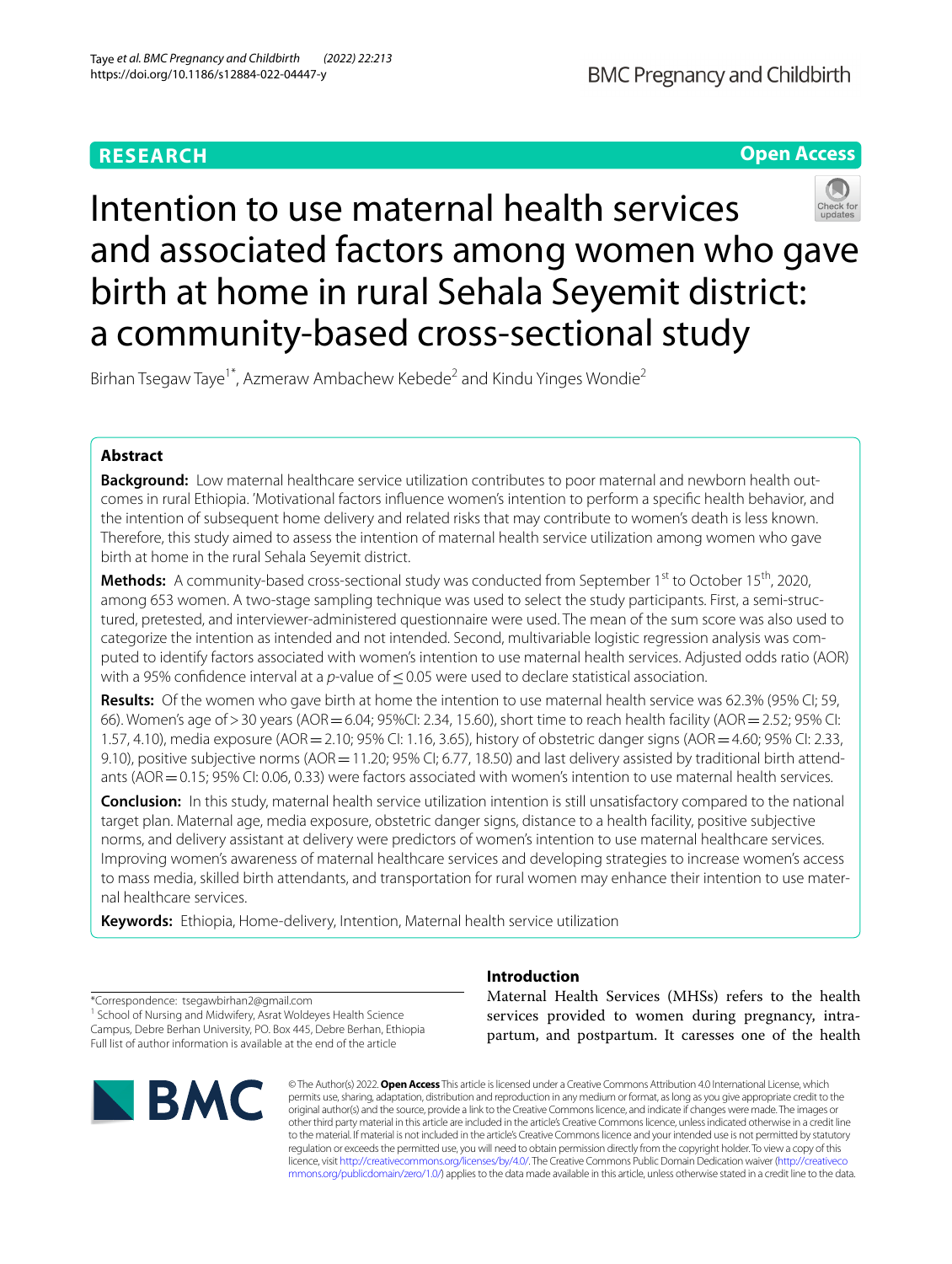service strategic frameworks and indicators of maternal, newborn, children, and adolescents' health [\[1](#page-9-0)]. Indeed, utilization of these basic services is essential to reduce and manage pregnancy-related complications; in turn, this may help to drop the burden of preventable maternal and neonatal deaths, stillbirths, and the community consequences at large [\[2](#page-9-1)]. Unfortunately, many women still have little or no access to essential and good-quality maternal health services worldwide [\[1](#page-9-0)]. Ethiopia has also been suffering from a similar burden  $[3-5]$  $[3-5]$ .

Reducing maternal mortality is a top public health priority as its magnitude is still high [\[6](#page-9-4), [7](#page-9-5)]. About 830 women daily and 303,000 women annually died from pregnancy and childbirth-related complications globally by 2015 [\[8](#page-9-6)]. Nearly all of these deaths occurred in lowresource settings, including West and Central Africa (WCA), and Sub-Saharan Africa (SSA), and most of these deaths could have been preventable [[8\]](#page-9-6). According to United Nations Children's Fund (UNICEF) 2017 report, the Maternal Mortality Ratio (MMR) was 216 worldwide, 679 in WCA, and 546 in SSA per 100 000 live births [\[9](#page-9-7)].

Evidence-based strategies and quick actions are compulsory to reduce such an unacceptably high maternal mortality ratio. In this context, strengthening and improving MHSs utilization is among the key strategies of achieving the Sustainable Development Goal (SDG) 2030 target (i.e., less than 70 maternal deaths per 100,000 live births) and ultimately eliminating preventable maternal mortality [[7](#page-9-5)]. Ethiopian Health Sector Transformation Plan II report showed that MMR was 401/100,000 live births in 2017. Besides, under-5 mortality and infant mortality per 1000 live births reduced from 123 and 77 in 2005 to 59 and 47, respectively, in 2019. However, there have been no signifcant reductions in neonatal mortality (33 deaths per 1,000 live births in 2019)  $[10]$  $[10]$ . In connection to this, 2019 mini EDHS data shows that only 43% of the women received four or more antenatal care (ANC) visits from a skilled provider, 52% of the births took place at home without the assistance of trained persons, and 34% of women received PNC check-up in the frst two days after birth [[11](#page-9-9)]. Thus, Ethiopia has adapted the current global agenda and developed many strategies by encouraging the utilization of MHS to reinforce maternal health components.

Maternal healthcare services (MHSs) utilization is a complex behavioral phenomenon in nature and mainly determined by an individual's behavioral intention, which in turn, is determined by personal evaluations of pros and cons (i.e., attitude), the beliefs and behaviors of important others (perceived social norm) and personal capabilities (i.e., perceived behavioral control/self-efficacy)  $[12, 12]$  $[12, 12]$ [13\]](#page-10-1). Understanding women's intention of health-seeking behavior is a supreme power in the design of public health interventions for improving poor maternal and newborn health outcomes [[14\]](#page-10-2).

Despite the national struggles to increase maternal healthcare uptake, the percentage of home deliveries remains higher in Ethiopia, particularly in the rural community  $[15, 16]$  $[15, 16]$  $[15, 16]$  $[15, 16]$  $[15, 16]$ . Previous studies examined women's intention to MHSs utilization. However, none of these studies reached out to and reviewed the intention of women who underwent home delivery to assess all aspects of their future maternal healthcare-seeking behavior.

Given the limited utilization of MHSs in Ethiopia, it is important to examine the women's behavioral intention and infuencing factors to use MHSs as the intention has the most immediate infuence on behavior to perform a certain task. Therefore, this study aimed to assess the health-seeking intentions of women and to identify individual-level factors in the Sehala Seyemit district. Besides, doing the research may offer basic evidence for any interventions aimed at improving MHSs utilization within the community context and to design efective strategies towards tackling preventable maternal and newborn morbidity and mortality.

# **Methods and materials**

# **Study design, setting, and period**

A Community-based cross-sectional study was conducted from September  $1<sup>st</sup>$  to October 15<sup>th</sup>, 2020. This study was conducted in rural Sehala Seyemit district, Waghimra zone, Amhara regional state, northern Ethiopia. Sehala Seyemit district is located 285 km northeast of Bahir Dar (the capital city of Amhara regional state) and about 799 km north of Addis Ababa (the capital city of Ethiopia). Accessing health services in the district is difficult because of the lack of transportation to each "*kebeles*" (which is the smallest administrative unit in Ethiopia). The district has 13 "kebeles"; 12 rural and one urban "kebeles". Currently, the district has a population of about 39,435. Almost 90% of the population are farmers. There are three health centers and 13 health posts serving the community.

#### **Study population**

During the data collection period, the study population was all women who gave birth at home in the last two years in the selected "kebeles". Critically ill women throughout the data collection period were excluded.

#### **Sample size determination and sampling procedure**

The sample size for this study was determined by using a single population proportion formula by considering the following assumptions: women's intention to deliver in a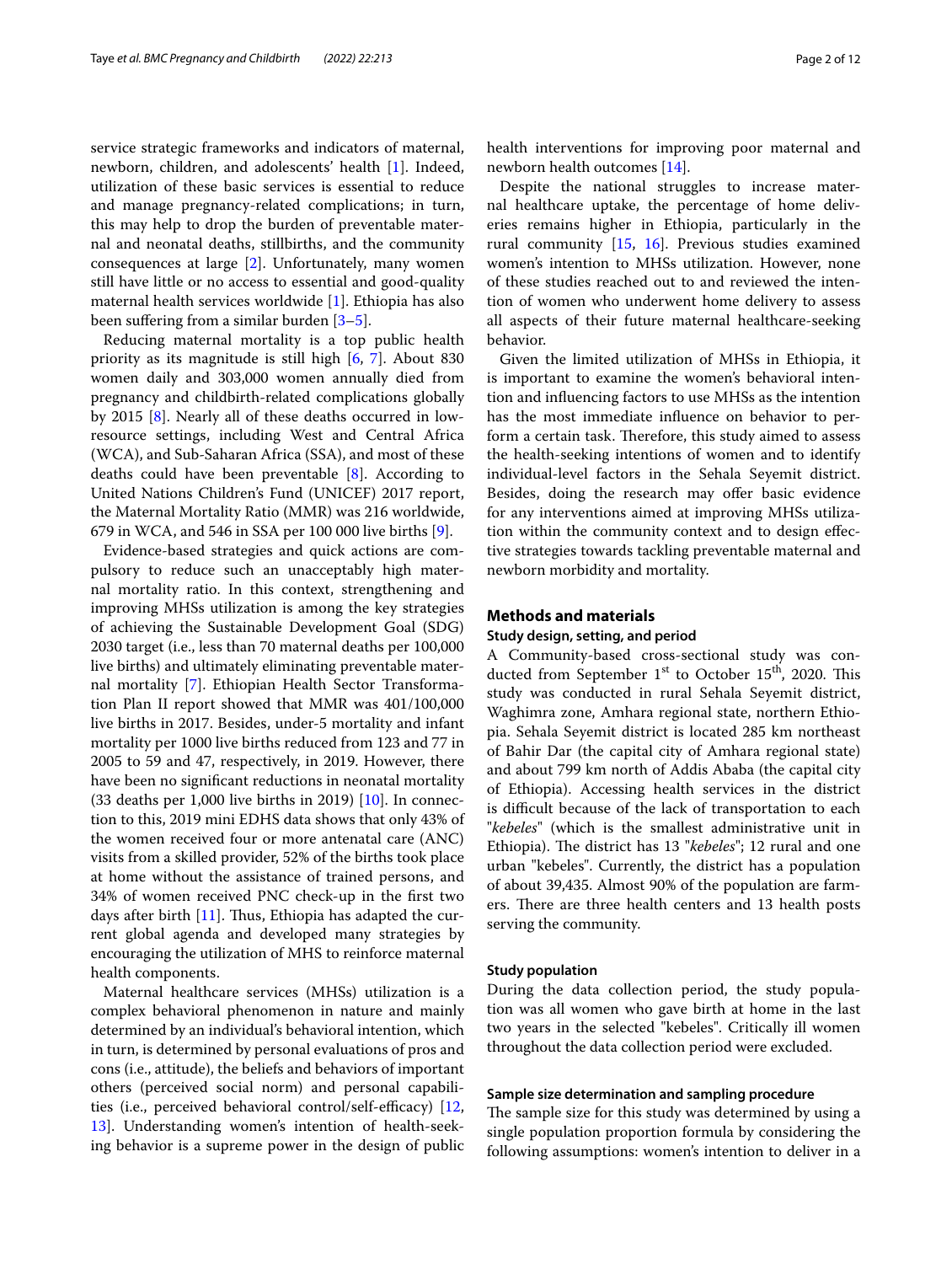health facility 30.3% [[17\]](#page-10-5), 95% level of confdence, and 5% margin of error.

$$
n = \frac{Z\alpha/2^2p(1-p)}{d^2} = n = \frac{(1.96)^2 * 0.303 * (1 - 0.303)}{(0.05)2} = 325
$$

By considering a design efect of 2 and a 5% nonresponse rate; (i.e., adding 5% of  $325 = 325 + 16.25$  and multiplying by two), the minimum adequate sample size was 683.

Stud participants were selected using a multi-stage sampling technique. Eight kebeles were selected randomly in the first stage among the 12 "*kebeles*". The list of the study participants was gained from health extension workers (HEWs) and local administrators. Next, we designed a sampling frame by numbering the list of women. Then the total sample size was distributed in proportion to the size of each selected "*kebeles*". Lastly, the study participants were selected by a simple random sampling technique using a random generation table.

# **Variables of the study**

# *Outcome variable*

Intention to use maternal health services (Intended/ not intended).

#### *Independent variables*

Age of the women, marital status, women's educational status, women's occupation, husband educational status, husband occupation, family size, exposure to mass media, time to reach the nearby health facility, parity, history of ANC, number of ANC, birth assistant, history of PNC, husband involvement in maternal and children's health, household decision-making power, history of abortion, history of neonatal death, history of obstetric danger signs during the recent pregnancy, status of the pregnancy, knowledge of MHS, subjective norms, perceived behavioral control, and attitude towards MHS utilization.

# **Measurements**

#### *Home delivery*

Is when women deliver at home or birth in a residence rather than a birthing center without a skilled birth attendant [[18](#page-10-6)].

# *Intention to use maternal health services*

Women's intention to use MHS was measured using fve questions: 1) Intention to use ANC; 2) Intention to use MWHs; 3) Intention to pay for ANC/ delivery if it is with a cost; 4) Intention to deliver in a health facility 5) Intention to use postnatal care (PNC). Each question has five-point Likert scales  $(1=$ strongly disagree,  $2 =$ disagree, 3 = neutral, 4 = agree, 5 = strongly agree). The total score was ranged from  $5-25$  and women who scored approaching the maximum score of the total item were considered to have good intentions to use maternal health services. The mean of the sum score was also used to categorize the intention as intended and not intended if women were scored above mean and below mean respectively [[19](#page-10-7)].

# *Women's attitude*

This refers to the extent to which an individual has a positive or negative estimation of the behavior of interest. Women's attitude towards MHS utilization was measured using 13 questions: 1) All pregnant women should have ANC and PNC follow up; 2) Pregnant and lactating women should use a variety of foods rich in protein and vitamins; 3) The healthcare provided by health providers is important; 4) Timely ANC follow-up will be safer for both mother and baby during labor and delivery; 5) Taking medication during pregnancy without a doctor's prescription can cause problems for the fetus; 6) Husbands should be present during ANC, delivery and PNC; 7) It is important to be prepared during pregnancy; 8) Maternity waiting homes are very important for women far from health facilities; 9) Heavy weight lifting and strenuous exercise during pregnancy is dangerous and may be unsafe for the fetus; 10) Advice regarding proper health during pregnancy and childbirth can be found outside the hospital; 11) Follow up during pregnancy may decrease intrapartum and postpartum complications; 12) Health facility delivery is safer and better than home delivery; 13) Women may have problems without ANC, health facility delivery and PNC. Each question has fve points Likert scale  $(1=$ strongly disagree,  $2=$ disagree,  $3$ =neutral,  $4$ =agree,  $5$ =strongly agree). The total score was 13–65, and women who scored above the mean were considered to have a favorable attitude [[20,](#page-10-8) [21](#page-10-9)].

#### *Subjective norms towards maternal health utilization*

This refers to whether the majority of people support or reject the behavior. It was measured using fve questions: 1) People who are important to me think that I should use antenatal care during pregnancy; 2) Important people to me think that I should use maternal waiting homes in the last 2–4 weeks of my pregnancy; 3) People who are important to me think that I have to deliver in a health facility; 4) Important people to me think that I have to get a skilled birth attendant during delivery; 5) Important people to me think that I should follow postnatal care and immunization services. Each question has fve-point Likert scales (1 = strongly disagree, 2 = disagree, 3 = neutral,  $4 =$ agree,  $5 =$ strongly agree). The minimum and maximum scores were 5 and 25, respectively. Women who scored above the mean value were considered positive subjective norms.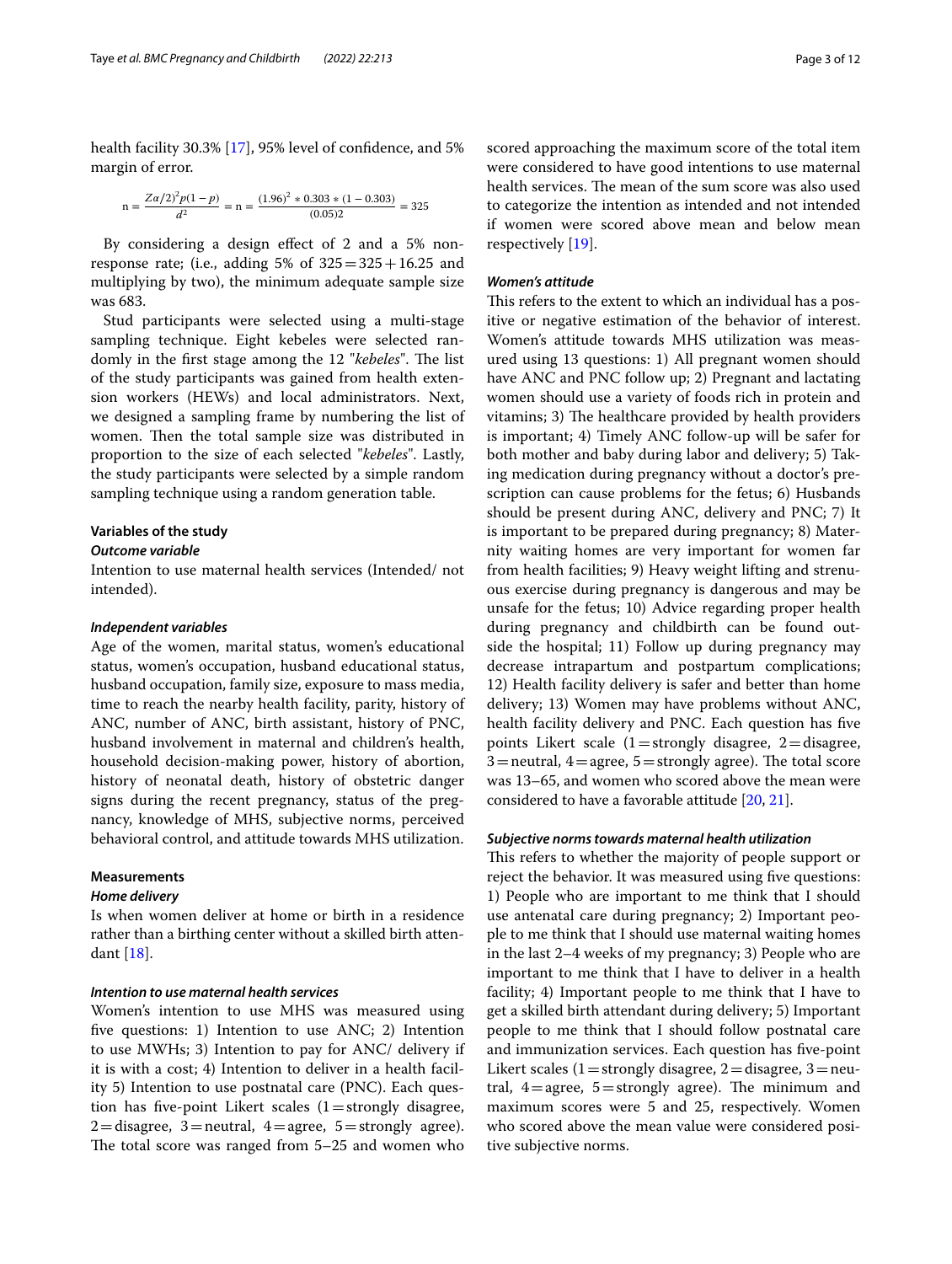#### *Perceived behavioral control*

This refers to an individual's perception of the simplicity or complexity of performing the behavior of interest. It was measured using fve questions: 1) For me attending antenatal care is simple, and I can do it; 2) For me using maternity waiting homes in the last 2–4 weeks of my pregnancy is simple, and I can do it; 3) For me health facility delivery is very simple, and I can do it; 4) Getting a skilled birth attendant is easy for me and I can do it; 5) Using postnatal and immunization services are easy to me, and I can do it. The cumulative score ranged from 5 to 25 and women who scored above the mean value were considered to have positive subjective norms.

# *Knowledge of maternal health services*

Includes knowledge of ANC, PNC, and pregnancy, knowledge of obstetric danger signs, knowledge of birth preparedness and complication readiness, knowledge of malaria prevention, knowledge of anemia prevention, knowledge of helminthic infection prevention, knowledge of tetanus prevention during pregnancy and knowledge of complications of home delivery. The study participants were asked 16 questions (See Additional file [1](#page-9-10)). These items comprise "Yes" or "No" and multiple response options. One point was given for all the correct answers, while zero point for incorrect answers. Then, women's knowledge was composed (knowledgeable which was coded as "1" and not knowing which was coded as "0"). Thus, based on the summative score of variables designed to assess knowledge with a score above the mean was considered as knowledgeable and vice versa [[20](#page-10-8)[–22](#page-10-10)].

# *Husband involvement*

Husband involvement in maternal and child healthrelated activities was measured using nine questions: 1) Did your husband go with you for ANC follow-up at least once in your most recent pregnancy? 2) Did your husband provide transport/give money for transport during your recent pregnancy or delivery? 3) Did your husband accompany you to the hospital during labor for your recent delivery? 4) Did your husband discuss with health care providers during your recent pregnancy or delivery? 5) Did your husband look after the child at home/stay with the babies while you are outside the home? 6) Did your husband bathe a newborn/infant while you were busy? 7) Did your husband buy clothes/other things for infants/neonates? 8) Did your husband go with you for immunization services? 9) Did your husband assist you while you breastfed the newborn/infant? Each question was coded as 0 for "no" and 1 for "yes". The total score ranged from 0–9, and a score above the mean was considered as husband involved [[23,](#page-10-11) [24\]](#page-10-12).

# *Household decision‑making power*

Household decision-making power was assessed using nine questions: 1) who decides about health care for you? 2) Who decides on the large household purchase or sell? 3) Who decides on intra-household resource allocation/ daily household purchases? 4) Who decides where and when to seek medical care for sick newborns/children? 5) Who decides on visits of family, friends, or relatives? 6) Who decides when to have an additional child? 7) Who usually decides how your partner's/husband earnings will be used? 8) Who decides to go for ANC, PNC, where to deliver, and infant immunization? 9) Who usually decides what foods to be cooked each day? The possible answers were me alone, which was coded as 2, both of us which was coded as 1, the husband alone, which was coded as 0. The score ranged from 0 to 18 and a woman who scored above the mean was considered to have higher household decision-making power [[25](#page-10-13)].

# **Data collection instruments, procedures, and quality control**

The data collection tool was developed by reviewing the literature [[17,](#page-10-5) [26,](#page-10-14) [27](#page-10-15)] and collected using a semistructured, interviewer-administered questionnaire through face-to-face interviews ( See Additional fle [2](#page-9-11)). First, the questionnaire was prepared in English, translated into Amharic, and returned to English to confrm consistency. The questionnaire contains questions about socio-demographic characteristics, reproductive and childbirth-related health care characteristics, women's knowledge of MHS, attitudes towards maternal health services, and their intention to use MHS. Before the actual data collection, we did a pretest on 5% of the calculated sample size (34 women) at Ziquala Woreda, which has similar socio-cultural and living standards as the study area. The necessary amendments were done accordingly. Eight female HEWs and four male midwifery diploma holders were recruited for data collection and supervision. Two-day training was given regarding the overall data collection process. At the time of data collection, the questionnaire was checked for completeness daily by the supervisors. Then, feedback was given to data collectors.

# **Data processing and analysis**

The data collected from the field were checked for completeness and consistency, coded and entered into Epi-info version 7.1.2, and exported to SPSS version 25 computer software package for analysis. Frequencies and cross-tabulations were used to summarize descriptive statistics. Texts, tables, and graphs presented the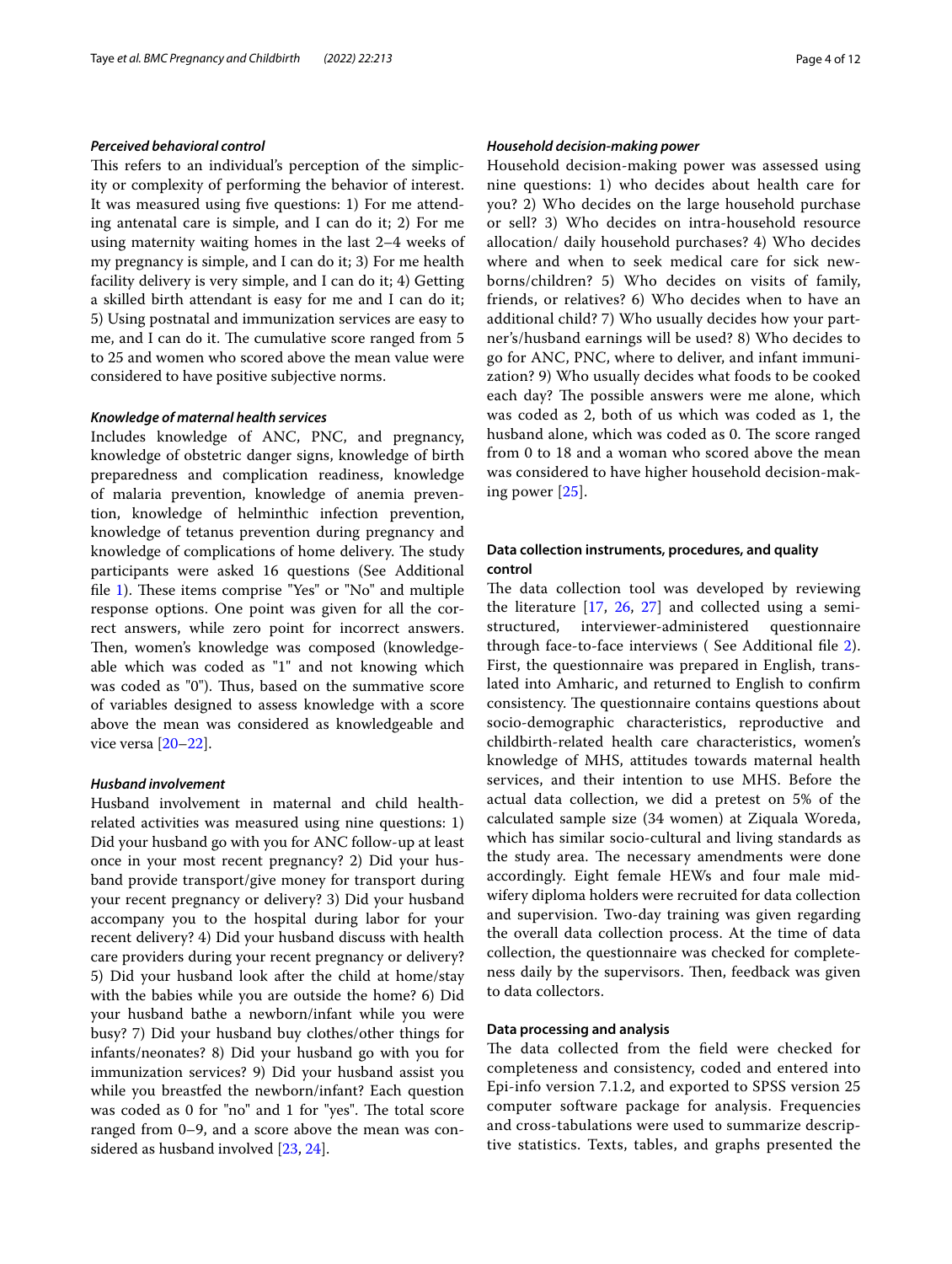data. Moreover, binary logistic regression was used to identify factors associated with the future intention of home-delivered women on MHS utilization. Then variables were ftted to multivariable logistic regression using the backward likelihood ratio method. Both COR and AOR with 95% CI were computed to show the strength of the association. Finally, a statistically signifcant association of variables was declared based on AOR with 95% CI and *p*-value < 0.05.

# **Result**

# **Socio‑demographic characteristics of study participant**

This study included six hundred fifty-three women, giving a 97.5% response rate. The mean age of the respondents was 26.4 years (SD $\pm$ 4.93), and more than two-thirds of the participants were aged between 21 and 30 years. Most (97.2%) of the participants were married, and 384/653 (58.8%) of them could not read and write. Over four-ffth (81.6%) of the women were farmers by occupation. Regarding husband occupation, 85% were farmers, and slightly more than half (51%) of them could not read and write (Tabl[e1](#page-4-0)).

# **Reproductive history, maternity healthcare service, and behavioral related characteristics**

Only 198/653 (30.3%) of the women had at least one ANC visit in their recent pregnancy. More than half (56.5%) of the participants had adequate knowledge of MHS. About three-fourths (75.2%) of the women had a positive attitude towards service utilization (Table [2\)](#page-5-0).

# **Women's intention to use maternal health services**

Overall, nearly two-thirds (62.3%) of women were willing to use MHS for their future pregnancies (95% CI; 59, 66). About 62.7% of women intended to use antenatal care for their upcoming pregnancies. Slightly more than twothirds (66.5%) of the participants intended to give birth at a health facility (Fig. [1](#page-6-0)).

# **Factors associated with women's knowledge of antenatal care**

Multivariable logistic regression analysis revealed that older maternal age, most recent birth assisted by traditional birth attendants (TBA), short time to reach the

<span id="page-4-0"></span>

|  |  |  | Table 1 Socio-demographic characteristics of study participants in Sehala Seyemit district, northern Ethiopia, 2020 (n=653) |
|--|--|--|-----------------------------------------------------------------------------------------------------------------------------|
|--|--|--|-----------------------------------------------------------------------------------------------------------------------------|

| <b>Characteristics</b>                     | Category                      | Frequency | Percentage (%) |
|--------------------------------------------|-------------------------------|-----------|----------------|
| Age of women in year                       | $\leq$ 20                     | 70        | 10.7           |
|                                            | $21 - 30$                     | 440       | 67.4           |
|                                            | $\geq$ 31                     | 143       | 21.9           |
| Current marital status                     | Married                       | 635       | 97.2           |
|                                            | Unmarried                     | 18        | 2.8            |
| Family size                                | $2 - 3$                       | 84        | 12.9           |
|                                            | $4 - 6$                       | 433       | 66.3           |
|                                            | $\geq 7$                      | 136       | 20.8           |
| Women's educational status                 | Unable to read and write      | 384       | 58.8           |
|                                            | Able to read and write        | 254       | 38.9           |
|                                            | Primary education             | 15        | 2.3            |
| Women's occupation                         | Famer                         | 533       | 81.6           |
|                                            | Merchant                      | 89        | 13.6           |
|                                            | Others <sup>a</sup>           | 31        | 4.8            |
| Husband educational status ( $n = 635$ )   | Unable to read and write      | 235       | 37             |
|                                            | Able to read and write        | 324       | 51             |
|                                            | Primary education and above   | 76        | 12             |
| Husband occupation ( $n = 635$ )           | Famer                         | 540       | 85             |
|                                            | Merchant                      | 92        | 14.5           |
|                                            | Others <sup>a</sup>           | 3         | 0.5            |
| Exposure to mass media                     | Yes                           | 433       | 66.3           |
|                                            | <b>No</b>                     | 220       | 33.7           |
| Type of transport at the time of emergency | On foot/traditional ambulance | 426       | 65.3           |
|                                            | Ambulance                     | 142       | 21.7           |
|                                            | Private bus                   | 85        | 13             |

*Note*: <sup>a</sup> = student and daily laborrer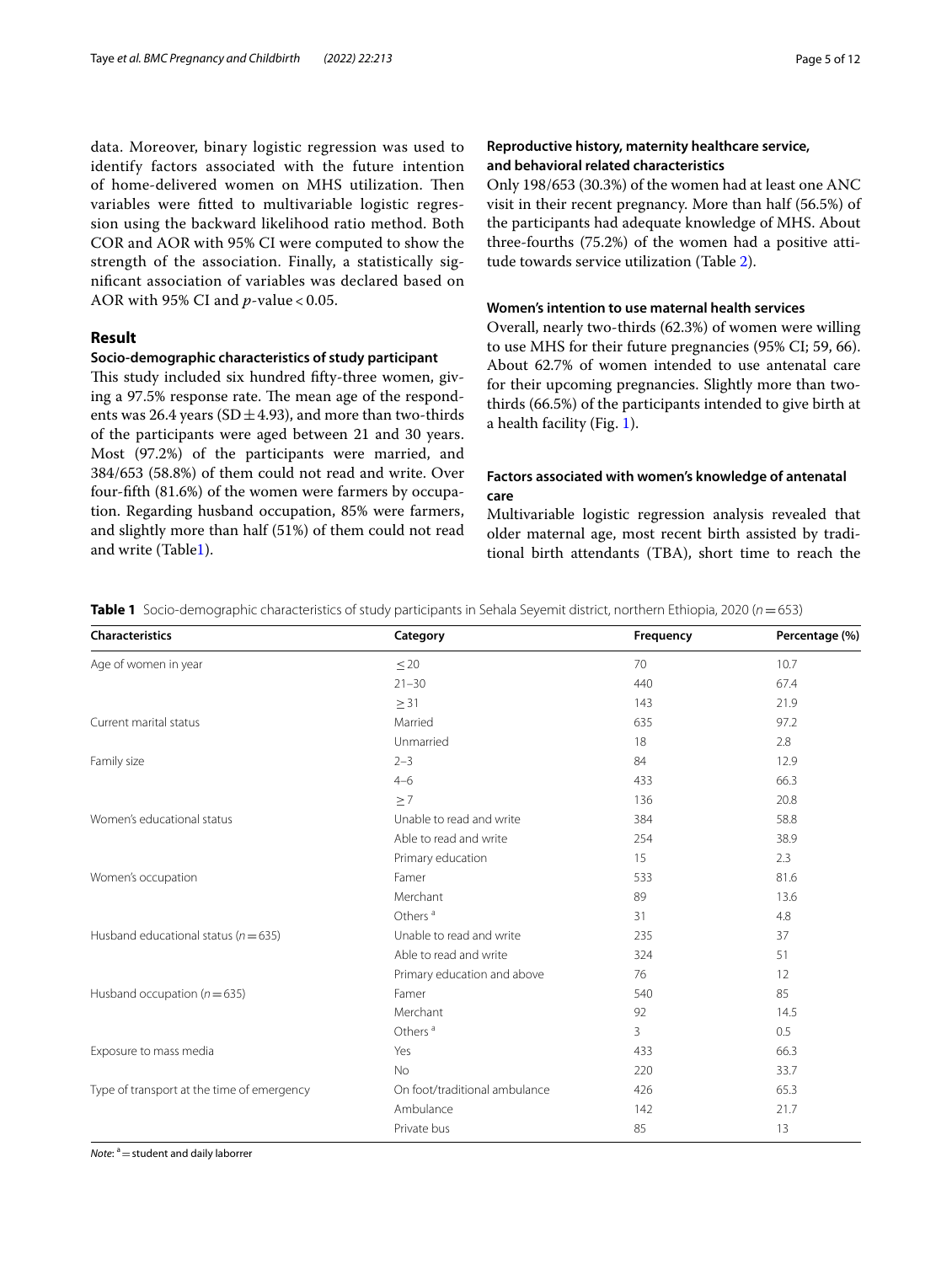<span id="page-5-0"></span>

| Table 2 Reproductive, maternity healthcare service and behavioral characteristics of study participants in Sehala Seyemit district, |  |  |  |  |  |
|-------------------------------------------------------------------------------------------------------------------------------------|--|--|--|--|--|
| northern Ethiopia, 2020 (n = 653)                                                                                                   |  |  |  |  |  |

| Characteristics                                                 | Category          | Frequency      | Percentage (%) |
|-----------------------------------------------------------------|-------------------|----------------|----------------|
| Parity                                                          | $\mathbf{1}$      | 74             | 11.3           |
|                                                                 | $2 - 4$           | 436            | 66.8           |
|                                                                 | $\geq 5$          | 143            | 21.9           |
| Had ANC                                                         | Yes               | 198            | 30.2           |
|                                                                 | No                | 455            | 69.8           |
| Number of ANC follow-up ( $n = 198$ )                           | < 4               | 191            | 96.5           |
|                                                                 | $\geq 4$          | $\overline{7}$ | 3.5            |
| Birth assistant for the recent birth                            | <b>HEWs</b>       | 379            | 58             |
|                                                                 | <b>TBA</b>        | 204            | 31.3           |
|                                                                 | Family members    | 70             | 10.7           |
| Had postnatal care                                              | Yes               | 82             | 12.6           |
|                                                                 | No                | 571            | 87.4           |
| Husband involvement in maternal and child health                | Involved          | 363            | 56.6           |
|                                                                 | Not involved      | 290            | 44.4           |
| History of abortion                                             | Yes               | 63             | 9.6            |
|                                                                 | No                | 590            | 90.4           |
| History of neonatal death                                       | Yes               | 19             | 2.9            |
|                                                                 | <b>No</b>         | 634            | 97.1           |
| Experienced obstetric danger signs in the most recent pregnancy | Yes               | 119            | 18.2           |
|                                                                 | <b>No</b>         | 534            | 81.8           |
| Time to reach a health facility                                 | <1 h              | 326            | 49.9           |
|                                                                 | $\geq 1$ h        | 327            | 50.1           |
| Household decision-making power                                 | Higher            | 495            | 75.8           |
|                                                                 | Lower             | 158            | 24.2           |
| Status of pregnancy                                             | Planned           | 573            | 87.7           |
|                                                                 | Unplanned         | 80             | 12.3           |
| Knowledge of maternal health services                           | Knowledgeable     | 369            | 56.5           |
|                                                                 | Not knowledgeable | 284            | 43.5           |
| Attitude towards maternal health services                       | Favorable         | 491            | 75.2           |
|                                                                 | Unfavorable       | 162            | 24.8           |
| Subjective norms                                                | Positive          | 285            | 43.6           |
|                                                                 | Negative          | 368            | 56.4           |
| Perceived behavioral control                                    | Positive          | 204            | 31.2           |
|                                                                 | Negative          | 449            | 68.8           |

nearby health facility, experiencing obstetric danger signs in the most recent delivery, positive subjective norms, and mass media exposure were factors associated with intention to use MHSs.

Accordingly, this study found that those women older than 30 and 21-30-year-old were six  $(AOR = 6.04; 95\%)$ CI: 2.34, 15.60) and 2.57 (AOR=2.57; 95% CI: 1.25, 5.28) times more likely to have an intention to utilize MHSs for the upcoming pregnancy as compared to women below 20 years of age, respectively.

This study also established that women who traveled for less than one hour were 2.52 times more likely to have an intention to use MHSs as compared with those women who traveled for more than an hour  $(AOR = 2.52; 95\% CI: 1.57, 4.10).$ 

The odds of having an intention to MHSs utilization were two times higher among women who had been exposed to mass media as compared with the reference group (AOR = 2.10; 95% CI: 1.16, 3.65).

This study also shows that participants who experienced obstetric danger signs in their recent pregnancy were four times more likely to intend to use MHSs as compared to their counterparts  $(AOR = 4.60; 95\% \text{ CI:}$ 2.33, 9.10).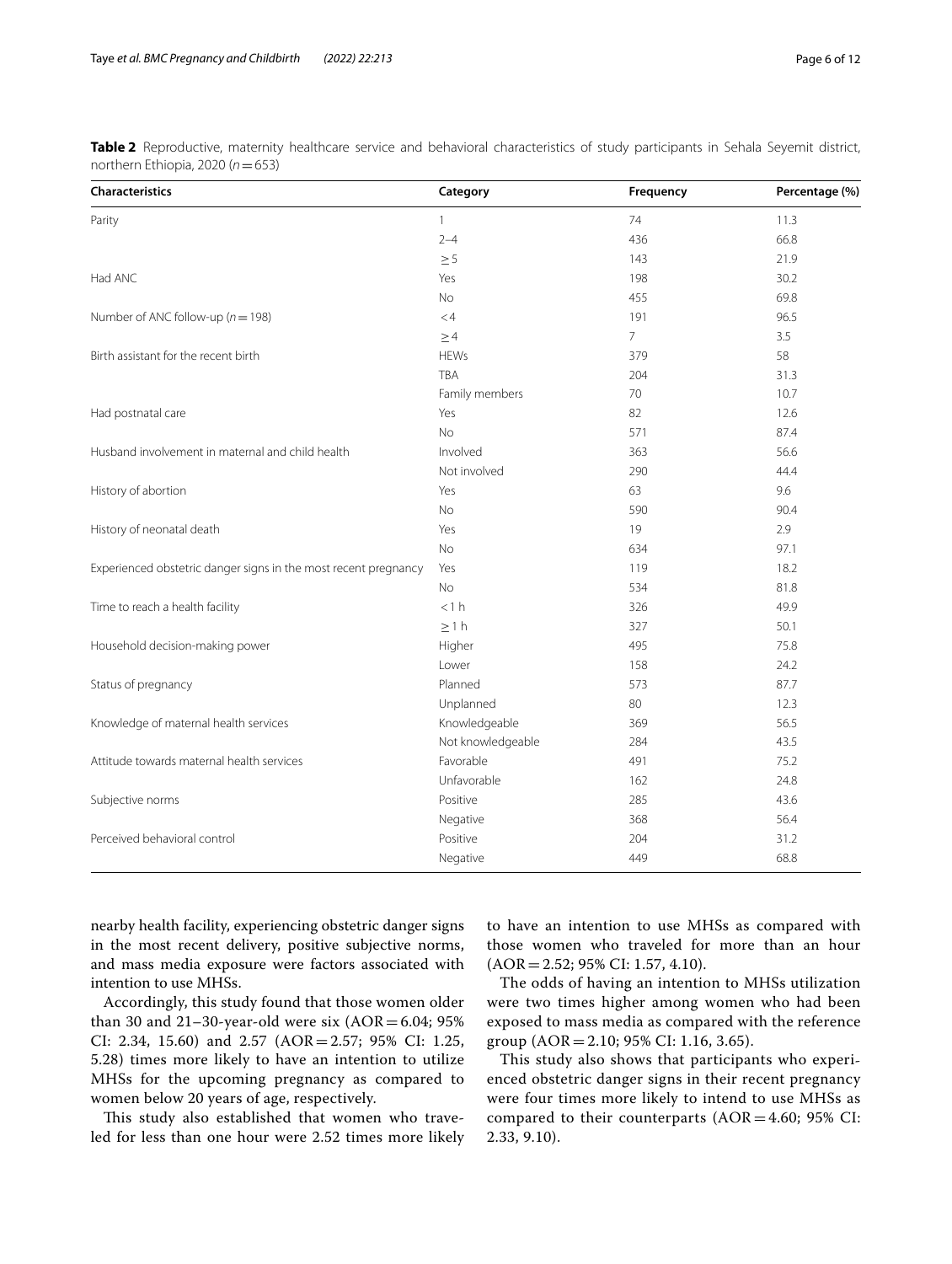

<span id="page-6-0"></span>The odds of having an intention to utilize MHSs were 11.2 times higher among women who had positive subjective norms than those who had negative subjective norms (AOR = 11.20; 95% CI: 6.77, 18.50). Likewise, women whose recent birth was assisted by traditional birth attendants were 85% less likely to have an intention to use MHSs as compared with their counterparts  $(AOR = 0.15; 95\% CI: 0.06, 0.33)$ .

Moreover, variables like women's attitude, parity, family size, positive perceived behavioral control, and higher decision-making power show an association in the bivariable logistic regression model. For example, the odds of intention to use MHS among women who had positive perceived behavioral control and higher decision-making power were 1.75 and 1.49 times higher than their counterparts, respectively. However, a significant association was not seen in the multivariable logistic regression analysis [Table [3\]](#page-7-0).

# **Discussion**

The current study assessed intention to use MHSs for their subsequent pregnancy and associated factors among women who gave birth at home in rural Sehala Seyemit district, northern Ethiopia. This is the first study reaching out to women who gave birth at home and describes their intention to use MHSs. Overall, nearly two-thirds (62.3%) of the respondents had an intention to use MHSs. Moreover, women's intention to use MHSs was infuenced by maternal age, birth assistant for the recent delivery, time to reach the nearby health facility, obstetric danger signs in the most recent pregnancy, positive subjective norms, and mass media exposure.

Accordingly, intention to use MHSs, include ANC (62.7%), MWH (60.9%), institutional delivery (66.5%), and PNC  $(61.8%)$ . The overall intention to use MHSs in the current study is higher than local reports in Ethiopia, such as intention to use MWH in the Gurage zone-at  $55.1\%$  [[28\]](#page-10-16), and an intention to undergo health facility delivery in the Afar region- at 30.3% [\[17](#page-10-5)]. Moreover, a study conducted in Kenya, in which 51.8% of women were intended to use PNC services  $[29]$  $[29]$  $[29]$ . This might be connected to the government's involvement in the community mobilization and fnancial support for providing Maternal and Child Health (MCH) services.

On the other hand, this study revealed that the intention to give birth in a health facility is lower lower than studies conducted elsewhere in Ethiopia, including 74.3% of women in Debre Markos [[30\]](#page-10-18), 75% of women in Wollaita Soddo [\[27](#page-10-15)] were intended to give birth in a health facility. This could be justified as differences in the study setting and study population. The studies in Debre Markos and Wollaita Soddo were conducted in the urban community, whereas the current study was conducted in rural areas where MHS information may not be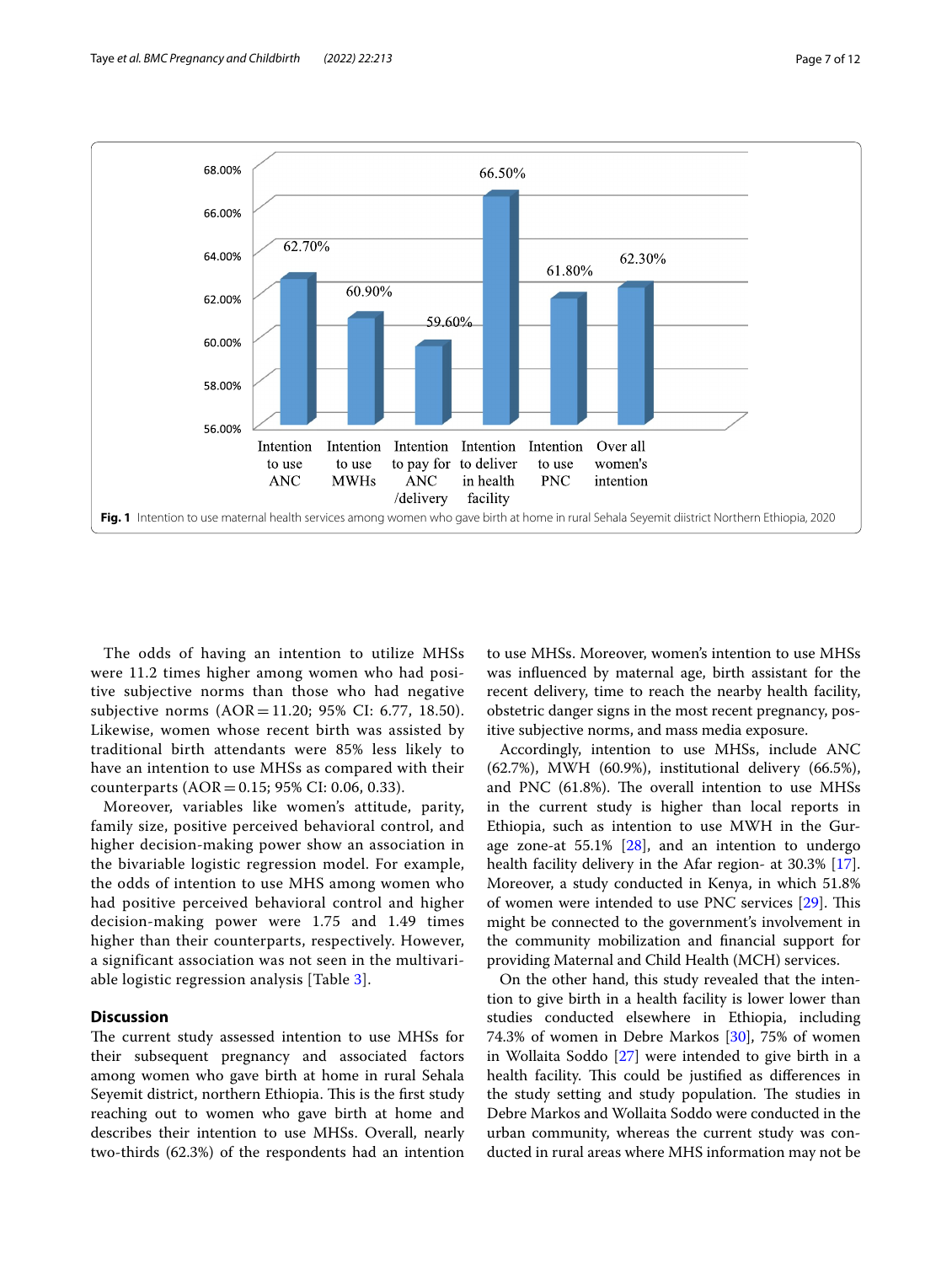<span id="page-7-0"></span>

|  | Table 3 Bi-variable and multivariable logistic regression analysis of factors associated with intention to use MHS among women |  |  |  |  |  |  |
|--|--------------------------------------------------------------------------------------------------------------------------------|--|--|--|--|--|--|
|  | delivered at home in rural Sehala Seyemit district, northern Ethiopia, 2020 ( $n = 653$ )                                      |  |  |  |  |  |  |

| <b>Variables</b>                     | Category       | health services | Intention to use maternal | <b>COR (95%CI)</b> | <b>AOR (95%CI)</b>               |  |
|--------------------------------------|----------------|-----------------|---------------------------|--------------------|----------------------------------|--|
|                                      |                | Yes             | No                        |                    |                                  |  |
| Women's attitude                     | Favorable      | 329             | 162                       | 2.2(1.52, 3.14)    | 0.49(0.25, 1.98)                 |  |
|                                      | Unfavorable    | 78              | 84                        |                    |                                  |  |
| Women's perceived behavioral control | Positive       | 145             | 59                        | 1.75 (1.23, 2.50)  | 0.99(0.6, 1.6)                   |  |
|                                      | Negative       | 262             | 187                       |                    |                                  |  |
| Subjective norms                     | Positive       | 252             | 33                        | 10.5 (6.9, 15.9)   | $11.2(6.77, 18.5)$ <sup>**</sup> |  |
|                                      | Negative       | 155             | 213                       | 1                  |                                  |  |
| Age in year                          | $\leq$ 20      | 31              | 39                        |                    |                                  |  |
|                                      | $21 - 30$      | 257             | 183                       | 1.77(1.1, 2.94)    | 2.57 (1.25, 5.28) <sup>*</sup>   |  |
|                                      | >31            | 119             | 24                        | 6.24 (3.27, 11.9)  | $6.04$ (2.34, 15.6) <sup>*</sup> |  |
| Parity                               | $\mathbf{1}$   | 42              | 32                        | $\mathbf{1}$       |                                  |  |
|                                      | $2 - 4$        | 251             | 185                       | 1.03(0.63, 1.7)    | 2.0(0.94, 4.25)                  |  |
|                                      | $\geq 5$       | 114             | 29                        | 2.91 (1.62, 2.54)  | 1.2(0.47, 2.93)                  |  |
| Family size                          | $2 - 3$        | 47              | 37                        | $\mathbf{1}$       |                                  |  |
|                                      | $4 - 6$        | 251             | 182                       | (0.68, 1.69)       | 0.9(0.49, 1.69)                  |  |
|                                      | $\geq 7$       | 109             | 27                        | (1.74, 5.81)       | 0.62(0.27, 1.41)                 |  |
| Decision-making power                | Higher         | 320             | 175                       | 1.49 (1.04, 2.15)  | 0.36(0.20, 1.7)                  |  |
|                                      | Lower          | 87              | 71                        | 1                  |                                  |  |
| Delivery assistant                   | <b>HEWs</b>    | 277             | 102                       | 0.87(0.48, 1.57)   | 0.67(0.33, 1.4)                  |  |
|                                      | <b>TBA</b>     | 77              | 127                       | 0.19(0.11, 0.36)   | $0.15(0.06, 0.33)$ *             |  |
|                                      | Family members | 53              | 17                        | $\mathbf{1}$       |                                  |  |
| Time to reach health facility        | <1 h           | 238             | 89                        | 2.48 (1.79, 3.44)  | $2.52(1.57, 4.1)$ **             |  |
|                                      | $\geq 1 h$     | 169             | 157                       | 1                  |                                  |  |
| History of obstetric danger signs    | Yes            | 99              | 20                        | 3.63(2.18, 6.1)    | 4.6 $(2.33, 9.10)$ <sup>**</sup> |  |
|                                      | No             | 308             | 226                       |                    |                                  |  |
| Media exposure                       | Yes            | 308             | 125                       | 3.01 (3.15, 4.22)  | $2.1$ (1.16, 3.65) <sup>**</sup> |  |
|                                      | No             | 99              | 121                       | 1                  |                                  |  |

*Notes*: \* *p*-value < 0.05, \*\* *p*-value ≤ 0.001

accessible. In addition, the aforementioned studies were conducted among ANC attendants (i.e., participants were already enrolled in the service). However, the current study was conducted in a rural area among women who gave birth at home. Empirical evidence shows that rural residence is independently associated with poor health care access [[31,](#page-10-19) [32\]](#page-10-20).

The current study found that the time it takes to get to the nearest healthcare facility was signifcantly associated with using MHSs. For example, it has been shown that women who traveled less than an hour to reach a health facility were 2.52 times more likely to use MHSs than women who traveled for more than an hour. This finding is consistent with studies conducted in Ethiopia [[33,](#page-10-21) [34](#page-10-22)], Eretria [[35](#page-10-23)], Kenya [[29](#page-10-17)], and Zambia  $[36]$  $[36]$ . This could be justified by the fact that a long travel time or distance to a health facility is one of the well-known barriers to health care access especially, in developing countries [[37](#page-10-25)]. In this regard, strengthening the HEWs program and investing in transport infrastructure should be a priority area for authorities and other stakeholders in charge. In Ethiopia's healthcare system, HEWs are the most nearby healthcare providers to the rural communities. In this way, supportive training and education can increase HEW's knowledge and motivation to serve the marginalized rural community, thereby enhancing women's willingness to use MHS through continuous health education.

The present study affirmed that utilization of TBAs for the recent birth had a signifcant association with women's intention to use MHSs. Thus, women whose preceding birth was assisted by TBAs were 85% less likely than women assisted by family members to be willing to use MHSs. Available evidence supplemented that women assisted by TBAs are less likely to use MHSs [[38\]](#page-10-26). Even in the presence of health professionals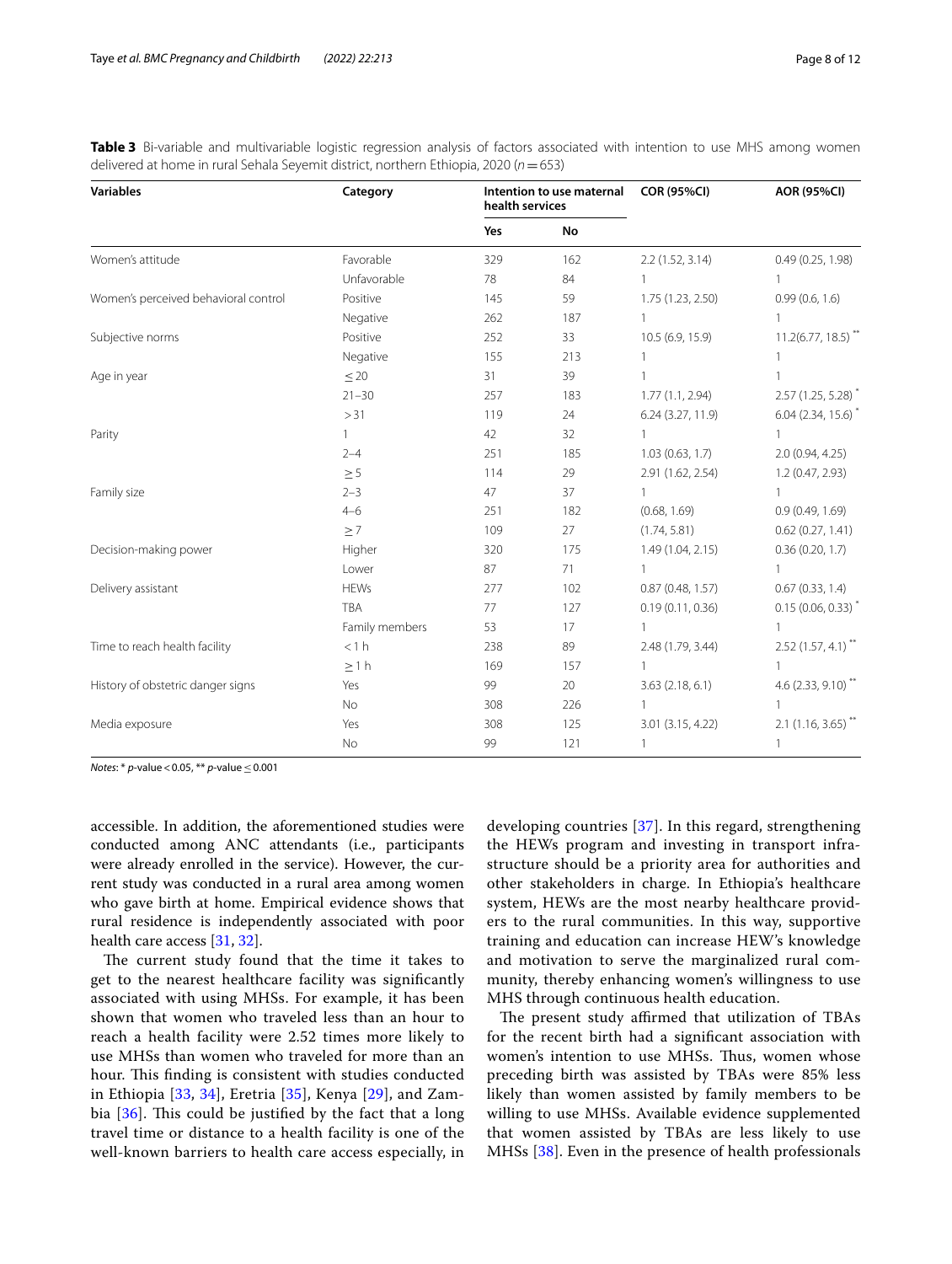and HEWs, women in rural areas choose TBAs frst. A previous study conducted in Ethiopia showed that most home births were assisted by TBAs [[39\]](#page-10-27). In the manner now being indicated, TBAs provide services at home and involve in traditional methods that ft into community practice norms, such as burying placenta inside the home. Even some community members believe TBAs are more capable than HEWs  $[40]$  $[40]$ . This could be because most women in rural areas trust the TBAs. A lack of trust in the competence of HEWs and limited coordination between them and other healthcare providers contributes to TBAs being the choice of birth attendants in the rural community [[41](#page-10-29)]. Other studies conducted in Ethiopia and Ghana recognized the importance of integrating TBAs into formal health systems, given the lack of maternal health personnel to provide psychosocial support and counseling to women during pregnancy, childbirth, and postpartum in rural and deprived communities  $[42, 43]$  $[42, 43]$  $[42, 43]$  $[42, 43]$ . The reason for choosing to give birth at home is that women have perceived or experienced disrespect and abuse by healthcare providers during childbirth [\[44](#page-10-32), [45](#page-10-33)]. In this regard, strengthening respectful maternity care services throughout the continuum of care and providing training for healthcare providers regarding respectful maternity care can help increase women's preference to use MHSs.

Women's age was a signifcant and independent factor of intention to use MHSs. In this study, older women  $(21–30$  and  $>30$ -year-old) were 6.04 and 2.57 times more likely intended to use MHSs as compared to their younger women. This finding was in agreement with studies conducted in Kenya  $[29]$  $[29]$  and Zambia  $[36]$  $[36]$ . This could be because experience in pregnancy and pregnancy-related complications increases as women's age advances. Such 's rich experiences could help them visit health facilities, thereby gaining a comprehensive and favorable awareness of MHSs, which continues to increase their intention to use MHS. Besides, older women could have higher decision-making power with respect to MHSs than younger women [\[46\]](#page-10-34). Some evidence support that the use of antenatal care and facility delivery increases with increasing maternal age [\[47](#page-10-35), [48](#page-10-36)]. In this regard, the policymakers, program managers, and healthcare providers play a role in awareness creation in the communities for policies prioritizing those disadvantaged groups. As a result, they have access to the healthcare services which all mothers deserve.

The current study also revealed that the odds of having an intention to use MHSs among women who had positive subjective norms were 11 times higher than those who had negative subjective norms. This finding is consistent with previous studies conducted in Ethiopia [\[26](#page-10-14), 49. This suggests that the intention to use MHSs is likely to infuence those deemed important to women. Hence, interventions that will address the involvement of people important to women, including husbands/spouses, and other family members such as fathers, mothers, mother in law, father in law, and sisters, would be helpful to enhance the intention of women to use MHSs, thereby increasing the utilization of MHSs. In contrast, studies conducted in Wollaita Soddo, Ethiopia, and Zambia have shown that subjective norms hurt women's intention to use MHSs  $[36, 38]$  $[36, 38]$  $[36, 38]$  $[36, 38]$ . The difference might be related to the time gap and study area. Because maternal and child health is one of the top priorities worldwide, a lot of work has been done to raise women's awareness of MHS and improve its utilization.

Our fndings indicated that those women who had complications during previous births were 4.6 times more likely to use MHSs for the next pregnancy. Similar fndings in Ethiopia reported that complications during a previous pregnancy and childbirth have enabled women to recognize the danger signs of pregnancy and the benefits of skilled birth attendants  $[26, 50, 51]$  $[26, 50, 51]$  $[26, 50, 51]$  $[26, 50, 51]$  $[26, 50, 51]$  $[26, 50, 51]$ . This might be as women who had a history of previous negative pregnancy experiences may have better anticipation of pregnancy-related complications than women with no experience. Thus, women experiencing one of the danger signs of pregnancy or adverse pregnancy outcomes may visit a health facility to obtain screening and treatment services. Consequently, they could get information regarding the danger signs of pregnancy and the importance of utilizing MHSs for subsequent pregnancies. Besides, if a woman has dangerous signs of pregnancy and other adverse pregnancy outcomes, she will likely intend to use MHSs for the worry of recurrence and wish for better results. Lastly, the odds of intention to use MHSs among women who had mass media exposure were two times higher than those women who had no mass media exposure. The possible explanation could be that information, education, and communication regarding maternal, neonatal, and child health improvement disseminated through diferent mass media is one of the government's agendas. This finding is supported by evidence observed from other studies in Ethiopia [[39](#page-10-27), [52](#page-11-2)]. Furthermore, the evidence from this study showed that the number of women seeking care during pregnancy and childbirth is still low. So, access to education can signifcantly improve their maternal health service uptake, which plays a crucial role in reducing maternal morbidity and mortality.

# **Limitation of this study**

This study has some limitations; first, the source of data for this study was based on the self-reporting of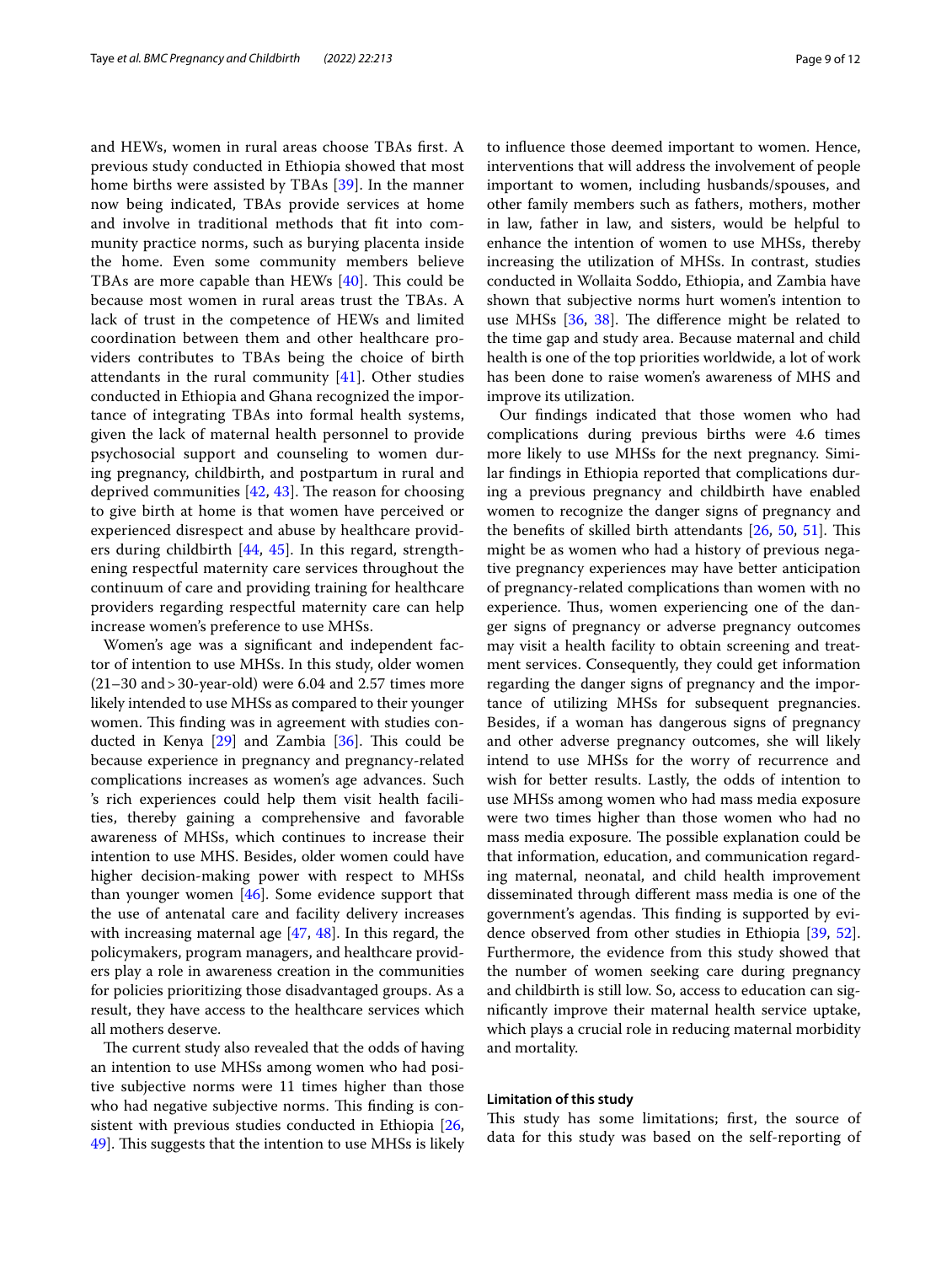respondents in which recall bias might be introduced. However, this interestingly new finding will offer primary evidence for any health education, counseling provision, community mobilization, and integrating interventions, including behavioral, social, policy, cultural, or other interventions to improve maternal healthcare service utilization within the community context.

# **Conclusion**

The intention to use MHSs among women who gave birth at home is relatively low in the study setting. Olderaged women (21–30 and>30-year-old), TBA for the preceding delivery, time to reach health a facility, obstetric danger signs in the recent delivery, positive subjective norms, and mass media exposure were found to be signifcantly associated with intention to use MHSs in the future. In this regard, community-based interventions like health education on obstetric danger signs and MHSs by emphasizing the benefts of using skilled birth attendants for delivery would be helpful. Besides, strengthening access to transportation, health information communication mass media will enhance the intention to use MHSs. In addition, exploring barriers and facilitators of deeprooted socio-cultural and behavioral factors in this subtheme would be helpful.

## **Abbreviations**

AOR: Adjusted Odds Ratio; ANC: Antenatal Care; HEWs: Health Extension Workers; MMR: Maternal Mortality Ratio; MHS: Maternal Health Service; MWH: Maternity Waiting Home; PNC: Postnatal Care; SPSS: Statistical Package for Social Science; TBA: Traditional Birth Attendants; WHO: World Health Organization.

# **Supplementary Information**

The online version contains supplementary material available at [https://doi.](https://doi.org/10.1186/s12884-022-04447-y) [org/10.1186/s12884-022-04447-y.](https://doi.org/10.1186/s12884-022-04447-y)

<span id="page-9-11"></span><span id="page-9-10"></span>**Additional fle 1.** Knowledge of maternal health services assessment questions.

**Additional fle 2.** English version questionnaire.

### **Acknowledgements**

We would like to thank Debre Berhan University for providing the ethical clearance of this study. Our gratitude likewise drives all data collectors and study participants. Finally, we are glad to Sehala Seyemit Woreda Health Office for writing the permission letter.

#### **Authors' contributions**

BTT and AAK designed the study, developed data collection tools, performed the analysis and interpretation, and drafted the paper. KYW participated in developing the study proposal, analysis, and interpretation, revised drafts of the paper, and revised the fnal version of the manuscript. All authors read and gave fnal approval of the version to be published, have agreed on the journal to which the article has been submitted and agree to be accountable for all aspects of the work.

#### **Data sharing statement**

The datasets collected and analyzed for this study are available from the corresponding author and can be reached at a reasonable request.

#### **Funding**

The authors received no specifc funding for this research.

#### **Declarations**

#### **Ethics approval and consent to participate**

Ethical approval for the study was received from the institutional review board of Debre Berhan University (protocol number; P005/20). In addition, a formal letter of administrative support was gained from the Sehala Seyemit Woreda health office. Then, participants were informed about the purpose of the study, the importance of their participation, and their right to withdraw at any time. A voluntary written informed consent was obtained from all participants and for the illiterate participants' thumbprint was obtained as it is common practice in Ethiopia. The information obtained from the participants was also kept anonymized to maintain their confdentiality. The study adhered to relevant guidelines and regulations.

#### **Consent for publication**

Not applicable.

#### **Competing interests**

The authors declare that they have no confict of interest in this work.

#### **Author details**

<sup>1</sup> School of Nursing and Midwifery, Asrat Woldeyes Health Science Campus, Debre Berhan University, PO. Box 445, Debre Berhan, Ethiopia. <sup>2</sup> Department of Clinical Midwifery, School of Midwifery, College of Medicine and Health Sciences, University of Gondar, Gondar, Ethiopia.

# Received: 2 December 2020 Accepted: 2 February 2022

#### **References**

- <span id="page-9-0"></span>1. World Health Organization (WHO). Global strategies on women's, children's and adolescents' health (2016–2030). 2015.
- <span id="page-9-1"></span>Yadav AK, Sahni B, Jena PK, Kumar D, Bala K. Trends, differentials, and social determinants of maternal health care services utilization in Rural India : an analysis from pooled data. Women's Heal Reports. 2020;1(1):179–89.<https://doi.org/10.1089/whr.2019.0022>.
- <span id="page-9-2"></span>3. Ethiopia Federal Ministry of Health. Health Sector Transformation Plan (HSTP) 2015/16 - 2019/20. 2015.
- 4. Tessema GA, et al. Trends and causes of maternal mortality in Ethiopia during 1990–2013: fndings from the Global Burden of Diseases study 2013. BMC Public Health. 2017;17(160):1–8. [https://doi.org/10.1186/](https://doi.org/10.1186/s12889-017-4071-8) [s12889-017-4071-8.](https://doi.org/10.1186/s12889-017-4071-8)
- <span id="page-9-3"></span>5. Federal Democratic Republic of Ethiopia Ministry of Health. Health sector development program IV 2010/11 – 2014/15. 2010.
- <span id="page-9-4"></span>6. UNDP. Sustainable development goals. 2015.
- <span id="page-9-5"></span>7. Alkema L, et al. Global, regional, and national levels and trends in maternal mortality between 1990 and 2015, with scenario-based projections to 2030: a systematic analysis by the UN Maternal Mortality Estimation Inter-Agency Group. Lancet. 2016;387(10017):462–74. [https://doi.org/10.](https://doi.org/10.1016/S0140-6736(15)00838-7) [1016/S0140-6736\(15\)00838-7](https://doi.org/10.1016/S0140-6736(15)00838-7).
- <span id="page-9-6"></span>8. World Health Organization, Trends in maternal mortality: 1990 to 2015: estimates by WHO, UNICEF, UNFPA, World Bank Group, and the United Nations Population Division. Geneva: WHO, UNICEF, UNFPA, World Bank Group, and the United Nations Population Division. 2015.
- <span id="page-9-7"></span>9. UNICEF. SOWC-statistical table. 2017.
- <span id="page-9-8"></span>10. Ethiopian Ministry of Health, Health Sector Transformation Plan II 2020/2021–2024/2025, vol. 25, no. February. 2021.
- <span id="page-9-9"></span>11. Ethiopia Mini Demographic and Health Survey Key Indicators. Rockville, Maryland. USA: EPHI and ICF; 2019.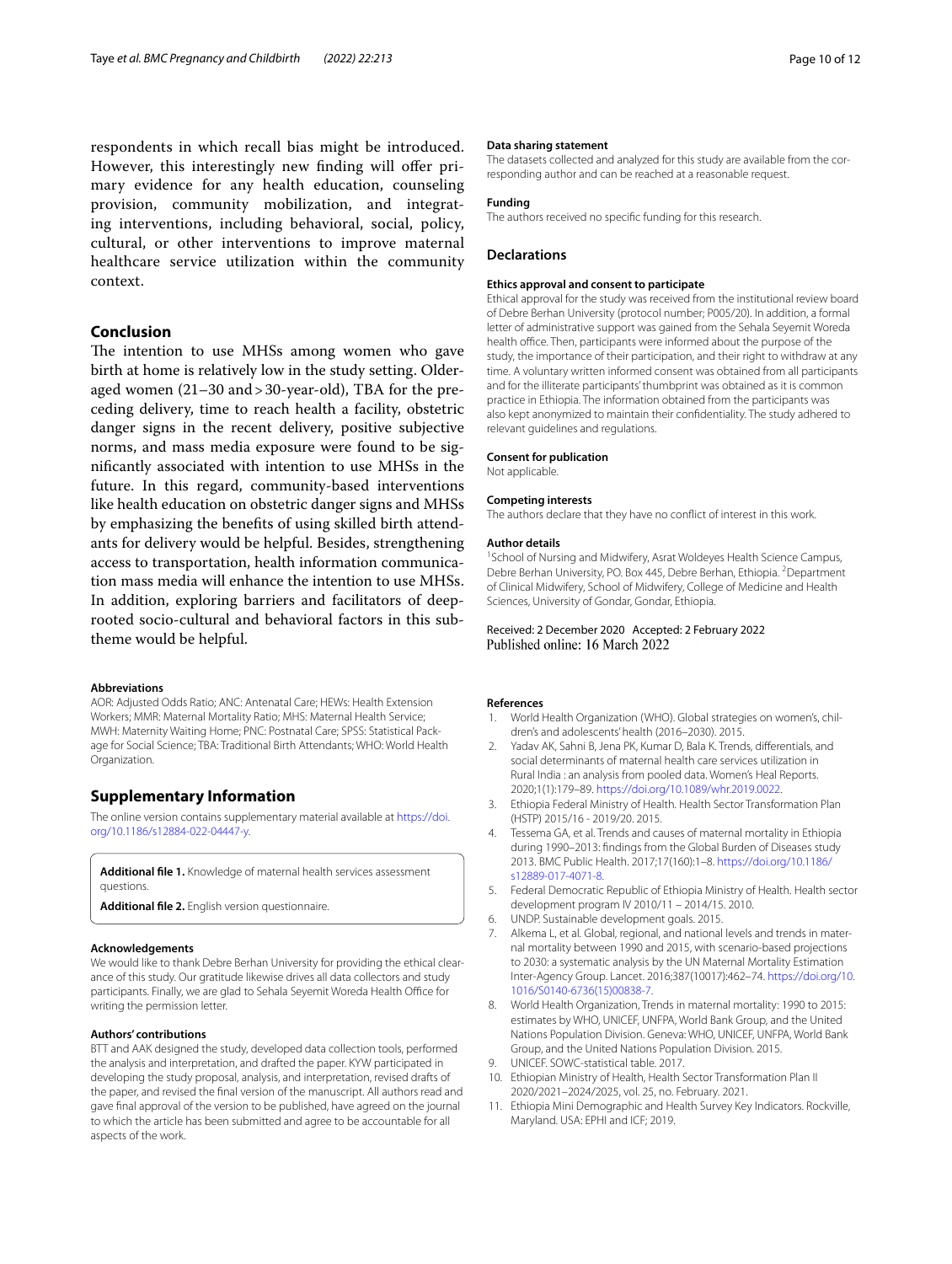- <span id="page-10-0"></span>12. Reni F, Anggraini R. The role of perceived behavioral control and subjective norms to internal auditors' intention in conveying unethical behavior: a case study in Indonesia. Rev Integr Bus Econ Res. 2016;5(2):141–50.
- <span id="page-10-1"></span>13. P. Passafaro, S. Livi, and A. Kosic, "Local Norms and the Theory of Planned Behavior : Understanding the Efects of Spatial Proximity on Recycling Intentions and," Front. Psychol., vol. 10, no. March, pp. 1-11, 2019, [Online]. Available: <https://doi.org/10.3389/fpsyg.2019.00744>.
- <span id="page-10-2"></span>14. Gold GJ. Review of predicting and changing behavior: the reasoned action approach. J Soc Psychol. 2011;15(3):82–5. [https://doi.org/10.1080/](https://doi.org/10.1080/00224545.2011.563209) [00224545.2011.563209](https://doi.org/10.1080/00224545.2011.563209).
- <span id="page-10-3"></span>15. A. A. Ayenew, A. A. Nigussie, and B. F. Zewdu, "Childbirth at home and associated factors in Ethiopia : a systematic review and metaanalysis," Arch Public Heal., vol. 48, pp. 1–18, 2021, [Online]. Available: 1369002100569.
- <span id="page-10-4"></span>16. H. Zone, D. Delibo, M. Damena, T. Gobena, and B. Balcha, "Status of home delivery and its associated factors among women who gave birth within the last 12 months in East Badawacho," Biomed Res. Int., vol. 2020, 2020, [Online]. Available:<https://doi.org/10.1155/2020/4916421>.
- <span id="page-10-5"></span>17. Kahsay ZH, Hiluf MK, Shamie R, Tadesse Y. Pregnant women's intentions to deliver at a health facility in the Pastoralist Communities of Afar, Ethiopia: an application of the health belief model. Int J Environ Res Public Heal. 2019;16:888. [https://doi.org/10.3390/ijerph16050888.](https://doi.org/10.3390/ijerph16050888)
- <span id="page-10-6"></span>18. Mugyenyi GR, Obua C, Agaba E, Ware NC, Matthews LT. When women deliver at home without a skilled birth attendant : a qualitative study on the role of health care systems in the increasing home births among rural women in Southwestern Uganda. Int J Womens Health. 2020;12:423–34.
- <span id="page-10-7"></span>19. Nigussie RY, AA Tadesse. Mesfn Geremew. Predictors of intention to use maternity waiting home among pregnant women in Bench Maji Zone , Southwest Ethiopia using the theory of planned behavior. Int J Women's Heal. 2020:12:901–10.
- <span id="page-10-8"></span>20. N. Adem, K. K. Berhe, and Y. Tesfay. Awareness and associated factors towards neonatal danger signs among mothers attending public health institutions of Mekelle City, Tigray, Ethiopia, 2015. J Child Adolesc Behav. vol. 05, no. 06, 2017. [https://doi.org/10.4172/2375-4494.1000365.](https://doi.org/10.4172/2375-4494.1000365)
- <span id="page-10-9"></span>21. Henok A. Knowledge, attitude and practice of antenatal care service among married women of reproductive age group in Mizan Health Center, South West Knowledge. J Med Physiol Biophys. 2015;16:12.
- <span id="page-10-10"></span>22. Afaya A, et al. Women's knowledge and its associated factors regarding optimum utilisation of antenatal care in rural Ghana: a cross- sectional study. PLoS ONE. 2020;15(7):e0234575. [https://doi.org/10.1371/journal.](https://doi.org/10.1371/journal.pone.0234575) [pone.0234575](https://doi.org/10.1371/journal.pone.0234575).
- <span id="page-10-11"></span>23. L. Jennings, M. Na, M. Cherewick, M. Hindin, B. Mullany, and S. Ahmed. Women's empowerment and male involvement in antenatal care :analyses of Demographic and Health Surveys ( DHS ) in selected African countries. BMC Pregnancy Childbirth. 2014;14:1–11.
- <span id="page-10-12"></span>24. S. Bin Zaman, R. Das Gupta, G. Muhammed, A. Kibria, and N. Hossain. Husband's involvement with mother's awareness and knowledge of newborn danger signs in facility - based childbirth settings : a cross - sectional study from rural Bangladesh. BMC Res Notes. pp. 4–9, 2018. [https://doi.](https://doi.org/10.1186/s13104-018-3386-6) [org/10.1186/s13104-018-3386-6.](https://doi.org/10.1186/s13104-018-3386-6)
- <span id="page-10-13"></span>25. Nigatu D, Gebremariam A, Abera M, Setegn T, Deribe K. Factors associated with women's autonomy regarding maternal and child health care utilization in Bale Zone: a community based cross-sectional study. BMC Women's Health. 2014;14:79. <https://doi.org/10.1186/1472-6874-14-79>.
- <span id="page-10-14"></span>26. Endayehu M, Yitayal M. Intentions to use maternity waiting homes and associated factors in Northwest. BMC Pregnancy Childbirth. 2020;20(281):1–10.
- <span id="page-10-15"></span>27. Lera T, Admasu B, Dirar A. Intention to use institutional delivery and associated factors among ANC Attendants in Wollaita Soddo Town, Southern Ethiopia : a cross-sectional community based study, application of theory of planned behavioral model. Am J Public Heal Res. 2017;5(4):89–97. <https://doi.org/10.12691/ajphr-5-4-1>.
- <span id="page-10-16"></span>28. Vermeiden T, Braat F, Medhin G, Gaym A, van den Akker T, Jelle S. Factors associated with intended use of a maternity waiting home in Southern Ethiopia: a community-based cross-sectional study. BMC Pregnancy Childbirth. 2018;18(1):1–9. <https://doi.org/10.1186/s12884-018-1670-z>.
- <span id="page-10-17"></span>29. Creanga AA, et al. Pregnant women's intentions and subsequent behaviors regarding maternal and neonatal service utilization: results from a cohort study in Nyanza Province, Kenya. PLoS One. 2016;11(9):1–17. <https://doi.org/10.1371/journal.pone.0162017>.
- <span id="page-10-18"></span>30. Bayu H, Adefris M, Amano A, Abuhay M. Pregnant women's preference and factors associated with institutional delivery service utilization in Debra Markos Town, North West Ethiopia: a community based follow up study. BMC Pregnancy Childbirth. 2015;15(15):1–9. [https://doi.org/10.](https://doi.org/10.1186/s12884-015-0437-z) [1186/s12884-015-0437-z](https://doi.org/10.1186/s12884-015-0437-z).
- <span id="page-10-19"></span>31. Nigatu AM, Gelaye KA. Factors associated with the preference of institutional delivery after antenatal care attendance in Northwest Ethiopia. BMC Health Serv Res. 2019;19(1):1–9. [https://doi.org/10.1186/](https://doi.org/10.1186/s12913-019-4636-6) [s12913-019-4636-6.](https://doi.org/10.1186/s12913-019-4636-6)
- <span id="page-10-20"></span>32. Alemi Kebede, Kalkidan Hassen, Teklehaymanot AN. Factors associated with institutional delivery service utilization in Ethiopia. Int J Women's Health. 2016;8:463–75. [https://doi.org/10.2147/IJWH.S109498.](https://doi.org/10.2147/IJWH.S109498)
- <span id="page-10-21"></span>33. Terefe W. Distance from health facility and mothers' perception of quality related to skilled delivery service utilization in northern Ethiopia. Int J Womens Health. 2017;9:749–56.
- <span id="page-10-22"></span>34. Yaya S, Bishwajit G, Uthman OA, Amouzou A. Why some women fail to give birth at health facilities: a comparative study between Ethiopia and Nigeria. PLoS One. 2018;13(5):1–11.
- <span id="page-10-23"></span>35. Kife MM, Kesete HF, Gaim HT, Angosom GS, Araya MB. Health facility or home delivery ? Factors infuencing the choice of delivery place among mothers living in rural communities of Eritrea. J Heal Popul Nutr. 2018;37(22):1–15.
- <span id="page-10-24"></span>36. Sialubanje C, Massar K, Hamer DH, Ruiter RAC. Personal and environmental predictors of the intention to use maternal healthcare services in Kalomo, Zambia. Health Educ Res. 2014;29(6):28–40. [https://doi.org/10.](https://doi.org/10.1093/her/cyu057) [1093/her/cyu057](https://doi.org/10.1093/her/cyu057).
- <span id="page-10-25"></span>37. Tanou M, Kamiya Y. Assessing the impact of geographical access to health facilities on maternal healthcare utilization: evidence from the Burkina Faso demographic and health survey 2010. BMC Public Health. 2019;19:838. <https://doi.org/10.1186/s12889-019-7150-1>.
- <span id="page-10-26"></span>38. Kea AZ, Tulloch O, Datiko DG, Theobald S, Kok MC. Exploring barriers to the use of formal maternal health services and priority areas for action in Sidama zone, southern Ethiopia. BMC Pregnancy Childbirth. 2018;18(96):1–12.
- <span id="page-10-27"></span>39. Birmeta K, Dibaba Y, Woldeyohannes D. Determinants of maternal health care utilization in Holeta town, central Ethiopia. MBC Heal Serv Res. 2013;13(256):1–10.
- <span id="page-10-28"></span>40. Ogunyomi MT, Ndikom CM. Perceived factors infuencing the utilization of traditional birth attendants' services in Akinyele Local Government, Ibadan, Nigeria. J Community Med Prim Heal Care. 2016;28(2):40–8.
- <span id="page-10-29"></span>41. Vyagusa DB, Mubyazi GM, Masatu M. Involving traditional birth attendants in emergency obstetric care in Tanzania: policy implications of a study of their knowledge and practices in Kigoma Rural District. Int J Equity Health. 2013;12(83):1–14.
- <span id="page-10-30"></span>42. Temesgen TM, Umer JY, Buda DS, Haregu TN. Contribution of traditional birth attendants to the formal health system in Ethiopia: the case of Afar region. Pan Africa Med J. 2012;13(Supp 1):1–5.
- <span id="page-10-31"></span>43. Adatara P, Afaya A, Baku EA, Salia SM, Asempah A. Perspective of traditional birth attendants on their experiences and roles in maternal health care in Rural Areas of Northern Ghana. Int J Reprod Med. 2018;17:10. <https://doi.org/10.1155/2018/2165627>.
- <span id="page-10-32"></span>44. Shiferaw S, Spigt M, Godefrooij M, Melkamu Y, Tekie M. Why do women prefer home births in Ethiopia?. BMC Pregnancy Childbirth. 2013;13:5. [https://doi.org/10.1186/1471-2393-13-5.](https://doi.org/10.1186/1471-2393-13-5)
- <span id="page-10-33"></span>45. Bohren MA, Hunter EC, Munthe-kaas HM, Souza JP, Vogel JP. Facilitators and barriers to facility-based delivery in low- and middle-income countries: a qualitative evidence synthesis. Reprod Health. 2014;11(71):1– 17. <https://doi.org/10.1186/1742-4755-11-71>.
- <span id="page-10-34"></span>46. Alemayehu M, Meskele M. Health care decision making autonomy of women from rural districts of Southern Ethiopia: a community based cross-sectional study. Int J Womens Health. 2017;9:213–21. [https://doi.](https://doi.org/10.2147/IJWH.S131139) [org/10.2147/IJWH.S131139](https://doi.org/10.2147/IJWH.S131139).
- <span id="page-10-35"></span>47. Dunlop CL, Benova L, Campbell O. Effect of maternal age on facilitybased delivery: analysis of frst-order births in 34 countries of sub-Saharan Africa using demographic and health survey data. BMJ Open. 2018;8(4):1–9. [https://doi.org/10.1136/bmjopen-2017-020231.](https://doi.org/10.1136/bmjopen-2017-020231)
- <span id="page-10-36"></span>48. E. Tadesse. Antenatal care service utilization of pregnant women attending antenatal care in public hospitals during the COVID-19 pandemic period. 2020:12:1181–8. <https://doi.org/10.2147/IJWH.S287534>.
- <span id="page-10-37"></span>49. Kolola T, Gezahegn T, Addisie M. Health care seeking behavior for common childhood illnesses in jeldu district, oromia regional state, Ethiopia.